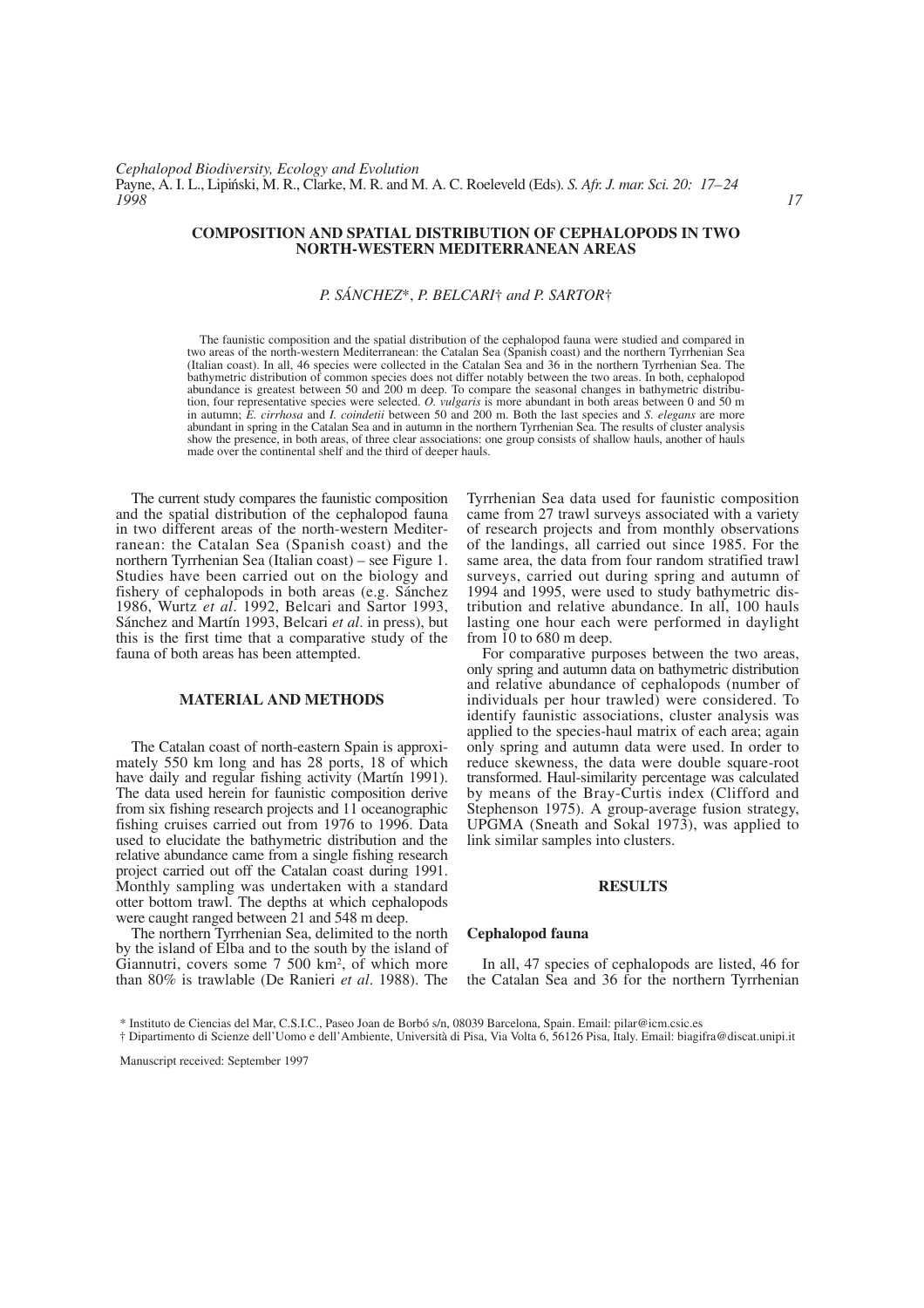

F ig. 1: Map of the western Mediterranean Sea illustrating the position of the two areas studied

Sea, 35 being common to the two areas (Table I). *Stoloteuthis leucoptera* was collected for the first time in the Catalan Sea, *Ancistroteuthis lichtensteini, Chtenopteryx sicula, Octopoteuthis sicula* and *S. leucoptera* for the first time in the northern Tyrrhenian Sea.

#### **Abundance and spatial distribution**

Although the data were not quantitatively comparable owing to different sampling design and fishing gear, certain differences between the two areas could be identified on the basis of successive studies carried out.

For both areas, cephalopod abundance (number per hour) was greatest between 50 and 200 m deep (Table II). Shallower than 50 m, abundance was greater in the Catalan Sea, whereas deeper than 350 m

there was greater abundance in the northern Tyrrhenian Sea. Some species were more abundant in one zone than in another. For example, *Loligo vulgaris* was much more abundant in the Catalan Sea than in the northern Tyrrhenian Sea, whereas the sepiolids were more abundant in the northern Tyrrhenian Sea, especially in water deeper than 350 m.

To compare seasonal bathymetric distribution, four species representative of the two areas were selected, *Octopus vulgaris, Eledone cirrhosa, Illex coindetii* and *Sepia elegans* (Fig. 2). *O. vulgaris* was more abundant in both zones between 0 and 50 m deep, in autumn, whereas *E. cirrhosa* and *I. coindetii* were most abundant between 50 and 200 m deep. *I. coindetii* was also more abundant in spring in the Catalan Sea and in autumn in the northern Tyrrhenian Sea. *S. elegans* was most abundant between 0 and 100 m deep in both areas, again in spring in the Catalan Sea and in autumn in the northern Tyrrhenian Sea.

*1998*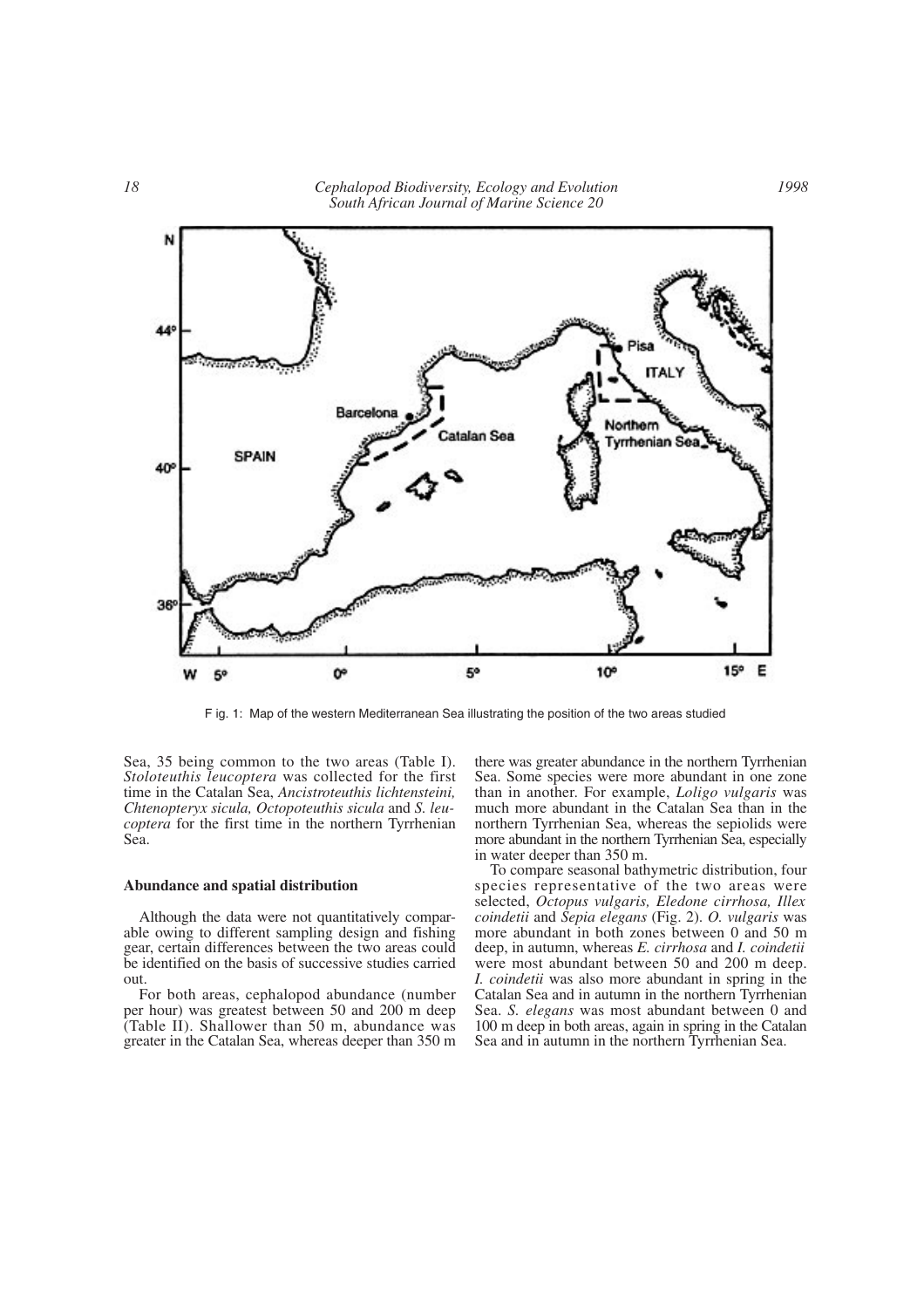| Table I: List of the species found in the Catalan and northern |
|----------------------------------------------------------------|
| Tyrrhenian seas. Species presence is noted with a              |

| <b>Species</b>                | Catalan Sea | Northern Tyrrhenian<br>Sea |
|-------------------------------|-------------|----------------------------|
| Sepia elegans                 |             |                            |
| Sepia officinalis             |             |                            |
| Sepia orbignyana              |             |                            |
| Rossia macrosoma              |             |                            |
| Neorossia caroli              |             |                            |
| Heteroteuthis dispar          |             |                            |
| Stoloteuthis leucoptera       |             |                            |
| Sepiola intermedia            |             |                            |
| Sepiola ligulata              |             |                            |
| Sepiola robusta               |             |                            |
| Sepiola rondeleti             |             |                            |
| Sepietta oweniana             |             |                            |
| Sepietta neglecta             |             |                            |
| Sepietta obscura              |             |                            |
| Rondeletiola minor            |             |                            |
| Loligo vulgaris               |             |                            |
| Loligo forbesi                |             |                            |
| Alloteuthis media             |             |                            |
| Alloteuthis subulata          |             |                            |
| Abralia veranyi               |             |                            |
| Abraliopsis pfefferi          |             |                            |
| Ancistrocheirus lesueuri      |             |                            |
| Octopoteuthis sicula          |             |                            |
| Onychoteuthis banksii         |             |                            |
| Ancistroteuthis lichtensteini |             |                            |
| Histioteuthis bonnellii       |             |                            |
| Histioteuthis reversa         |             |                            |
| Chtenopteryx sicula           |             |                            |
| Illex coindetii               |             |                            |
| Todaropsis eblanae            |             |                            |
| Todarodes sagittatus          |             |                            |
| Ommastrephes bartramii        |             |                            |
| Chiroteuthis veranvi          |             |                            |
| Galiteuthis armata            |             |                            |
| Teuthowenia megalops          |             |                            |
| Opisthoteuthis agassizi       |             |                            |
| Octopus vulgaris              |             |                            |
| Octopus defilippi             |             |                            |
| Octopus macropus              |             |                            |
| Octopus salutii               |             |                            |
| Scaeurgus unicirrhus          |             |                            |
| Pteroctopus tetracirrhus      |             |                            |
| Eledone cirrhosa              |             |                            |
| Eledone moschata              |             |                            |
| Bathypolypus sponsalis        |             |                            |
| Ocythoe tuberculata           |             |                            |
| Argonauta argo                |             |                            |

#### **Faunistic association**

The results of the cluster analysis showed the presence of clear associations in both areas (Fig. 3). Five clusters are evident in the dendrogram of the northern Tyrrhenian Sea and just three, perhaps because the number of stations was few, in the Catalan Sea. However, in both areas, three assemblages can be identified in broad outline: a group consisting of shallower hauls (generally up 100 m deep), another with most of the hauls carried out over the continental shelf (100–250 m) and a third for the deeper hauls (essentially deeper than 300 m).

Although some species were present in several clusters, each faunistic association was characterized to some extent by species composition and catch rates which distinguish them from each other (Table III). The coastal cluster in both areas was characterized by *Loligo vulgaris* and *Alloteuthis* spp., which make up respectively 30 and 15% of the total abundance. Also important in this cluster were *Octopus vulgaris* and *Sepia officinalis* in the northern Tyrrhenian Sea and *Sepia elegans* in the Catalan Sea.

The assemblage including mainly those hauls carried out over the continental shelf was characterized by *Alloteuthis* spp., *Eledone cirrhosa* and *Illex coindetii* in the northern Tyrrhenian Sea, and by *E. cirrhosa* (58.4% of total abundance) in the Catalan Sea.

The deep-haul group of both areas was dominated by the sepiolids, predominantly *Sepietta oweniana.* In deeper water, the overall abundance of cephalopods diminishes considerably and most of the species found are caught only occasionally. Other notable species of this group were *Todaropsis eblanae, Neorossia caroli* and *Pteroctopus tetracirrhus*.

### **DISCUSSION**

Mangold and Boletzky (1988) report 59 species of cephalopods for the Mediterranean Sea. According to Morales (1958) and Mangold-Wirz (1963), three species can be added to the 46 reported in the present study for the Catalan Sea: *Sepiola affinis*, *Octopus defilippi* and *Tremoctopus violaceus.*

The smaller number of species found in the northern Tyrrhenian Sea in comparison with the number taken in the Catalan Sea is attributable to the different sampling gears used. Cruises carried out in the Catalan Sea used, for example, plankton nets that allowed specimens of small size, such as paralarvae of *Galiteuthis armata* and *Teuthowenia megalops*, to be captured. Most of the species not reported here belong to the Mediterranean pelagic teuthofauna and as such are rarely caught by otter trawl.

Most of the cephalopod species found in the Mediterranean Sea also inhabit the eastern Atlantic. The exceptions are some of the endemic sepiolids. However, *Eledone moschata* and *Octopus salutii*, long considered endemic species in the Mediterranean Sea, have also been found in the Atlantic,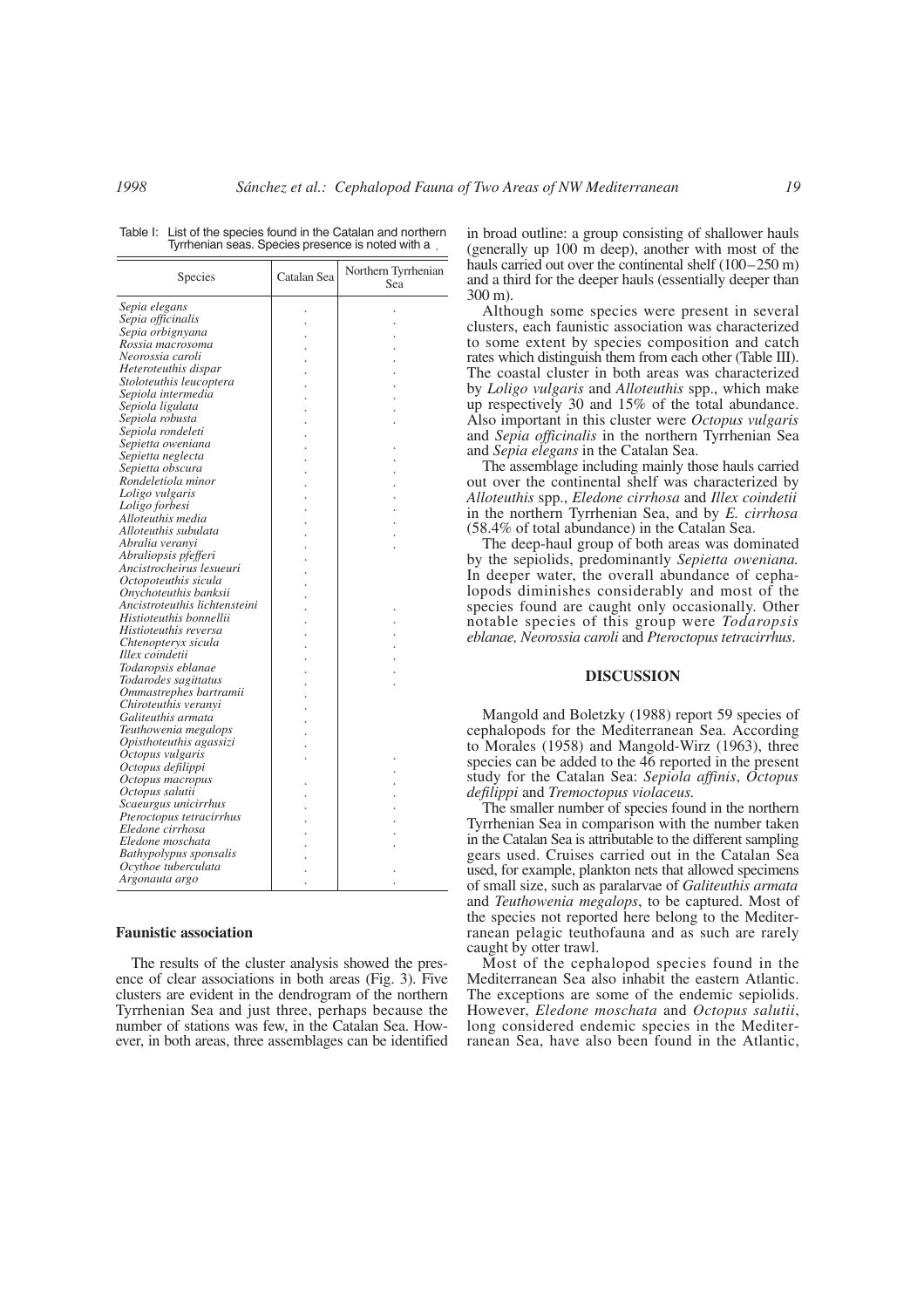## *20 Cephalopod Biodiversity, Ecology and Evolution South African Journal of Marine Science 20*

Table II: Mean abundance by depth of capture of the most abundant cephalopods caught in the Catalan and northern Tyrrhenian seas

|                                            | Mean abundance (number $\cdot$ h $\cdot$ 1) |                         |               |               |                  |  |  |  |
|--------------------------------------------|---------------------------------------------|-------------------------|---------------|---------------|------------------|--|--|--|
| Species                                    | $0 - 50$ m                                  | $50 - 100$ m            | $100 - 200$ m | $200 - 350$ m | $>350 \text{ m}$ |  |  |  |
| Catalan Sea                                |                                             |                         |               |               |                  |  |  |  |
| Alloteuthis media                          | 82.7                                        | 33.0                    | 45.7          |               |                  |  |  |  |
| Alloteuthis subulata                       | 14.7                                        | 1.0                     |               |               |                  |  |  |  |
| Loligo vulgaris                            | 98.4                                        | 280.6                   | 70.0          |               |                  |  |  |  |
| Illex coindetii                            | 4.1                                         | 9.1                     | 45.5          | 1.3           | 2.0              |  |  |  |
| Todarodes sagittatus<br>Todaropsis eblanae |                                             |                         | 45.0          | 17.3          | 0.7              |  |  |  |
| Eledone cirrhosa                           | 0.5                                         | 18.3                    | 21.9          | 4.1           | 0.6              |  |  |  |
| Eledone moschata                           | 6.5                                         | 6.9                     | 0.5           |               |                  |  |  |  |
| Octopus salutii                            | 8.2                                         | 2.3                     |               | 5.3           |                  |  |  |  |
| Octopus vulgaris                           | 12.1                                        | 3.1                     | 1.0           |               |                  |  |  |  |
| Pteroctopus tetracirrhus                   |                                             |                         |               | 7.2           | 2.6              |  |  |  |
| Scaeurgus unicirrhus                       |                                             |                         | < 0.05        |               |                  |  |  |  |
| Sepia elegans                              | 20.4                                        | 23.2                    | 1.0           |               |                  |  |  |  |
| Sepia officinalis                          | 6.9                                         |                         |               |               |                  |  |  |  |
| Sepia orbignyana                           | 2.2                                         |                         | 6.0           | 1.8           |                  |  |  |  |
| Neorossia caroli                           |                                             |                         | < 0.05        |               |                  |  |  |  |
| Rossia macrosoma                           | 12.7                                        | 20.7                    | 1.5           | 5.8<br>4.8    | 3.9              |  |  |  |
| Other Sepiolidae                           |                                             |                         |               |               |                  |  |  |  |
|                                            |                                             | Northern Tyrrhenian Sea |               |               |                  |  |  |  |
| Alloteuthis spp.                           | 8.1                                         | 41.9                    | 69.5          | 2.0           |                  |  |  |  |
| Loligo forbesi                             |                                             |                         | 11.2          | 4.8           | 0.1              |  |  |  |
| Loligo vulgaris                            | 21.5                                        | 10.4                    | 0.1           | 0.1           |                  |  |  |  |
| Illex coindetii                            | 1.3                                         | 13.5                    | 51.0          | 12.1          | 1.0              |  |  |  |
| Todarodes sagittatus                       |                                             |                         |               | 0.2           | 0.1              |  |  |  |
| Todaropsis eblanae                         |                                             | 0.1                     | 9.4           | 32.9          | 7.3              |  |  |  |
| Eledone cirrhosa                           | 4.5<br>2.8                                  | 32.1                    | 35.4          | 17.8          | 2.4              |  |  |  |
| Eledone moschata<br>Octopus salutii        |                                             | 1.9<br>0.1              | 0.1<br>2.3    | 5.7           | 1.3              |  |  |  |
| Octopus vulgaris                           | 15.6                                        | 1.4                     | 0.4           |               |                  |  |  |  |
| Pteroctopus tetracirrhus                   |                                             |                         | 0.2           | 0.6           | 0.5              |  |  |  |
| Scaeurgus unicirrhus                       |                                             | 0.1                     | 2.8           | 1.8           | 0.2              |  |  |  |
| Sepia elegans                              | 0.5                                         | 9.8                     | 1.8           | 2.3           |                  |  |  |  |
| Sepia officinalis                          | 11.8                                        |                         |               |               |                  |  |  |  |
| Sepia orbignyana                           |                                             | 1.3                     | 12.3          | 6.1           | 0.1              |  |  |  |
| Neorossia caroli                           |                                             |                         | 0.3           | 0.1           | 1.6              |  |  |  |
| Rossia macrosoma                           |                                             |                         | 2.2           | 5.6           | 0.8              |  |  |  |
| Rondeletiola minor                         |                                             | 0.1                     | 0.4           | 3.1           | 0.4              |  |  |  |
| Sepietta oweniana                          |                                             | 2.9                     | 4.7           | 37.9          | 72.9             |  |  |  |
| Other Sepiolidae                           | 0.1                                         | 0.6                     | 0.1           |               |                  |  |  |  |

respectively by Guerra (1982) and Sousa Reis *et al*. (1984), and by Mangold-Wirz *et al.* (1976). The opposite is true of *Stoloteuthis leucoptera*. Only very recently was it recorded for the first time in the Mediterranean (Orsi Relini and Massi 1991). They reported it in the Ligurian Sea, so the records herein in the Catalan and northern Tyrrhenian seas are the first for either area. However, it is probably a species widely distributed throughout the whole western Mediterranean.

There were few notable differences in the patterns

of bathymetric distribution of different species between the two areas. However, it was possible to identify three spatial distribution patterns: species with a wide bathymetric range, from shallow waters to deep (e.g. *E. cirrhosa, I. coindetii* and *S. oweniana*), species distributed on the bottom between the shore and 150 m (e.g. *S. orbignyana*), and species that inhabit deeper waters of the continental slope (e.g. *O. salutii, N. caroli* and *P. tetracirrhus*). In each of these three spatially distinct groupings are representatives of all four of the systematic groups Octopodidae,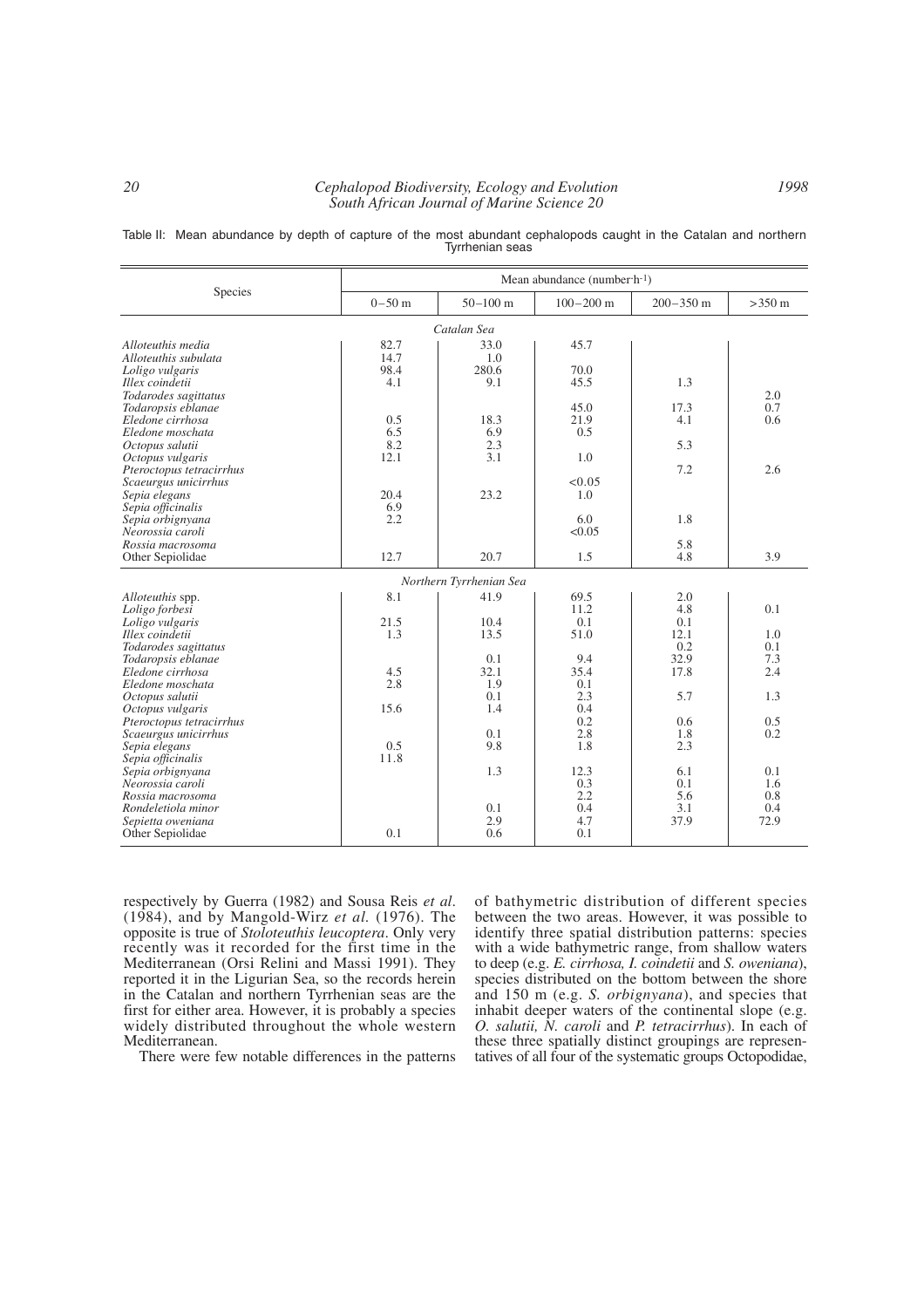

Fig. 2: Seasonal bathymetric distribution of *Illex coindetii, Octopus vulgaris, Sepia elegans* and *Eledone cirrhosa* in the Catalan Sea (spring and autumn 1991*)* and the northern Tyrrhenian Sea (spring and autumn 1994*–*1995)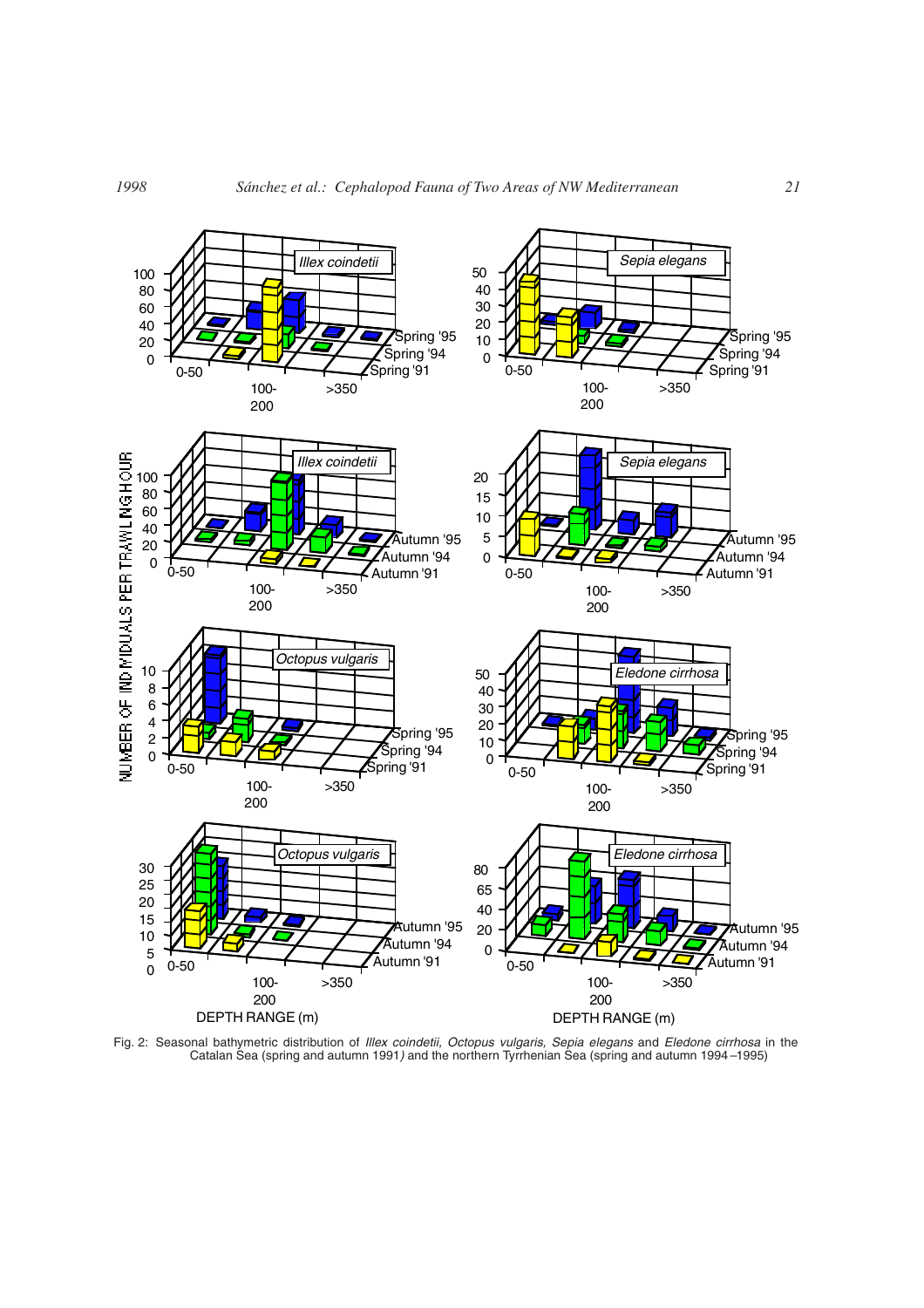



Fig. 3: Dendrograms showing similarities between hauls based on the composition and abundance of cephalopod species in (a) the northern Tyrrhenian and (b) the Catalan seas

*1998*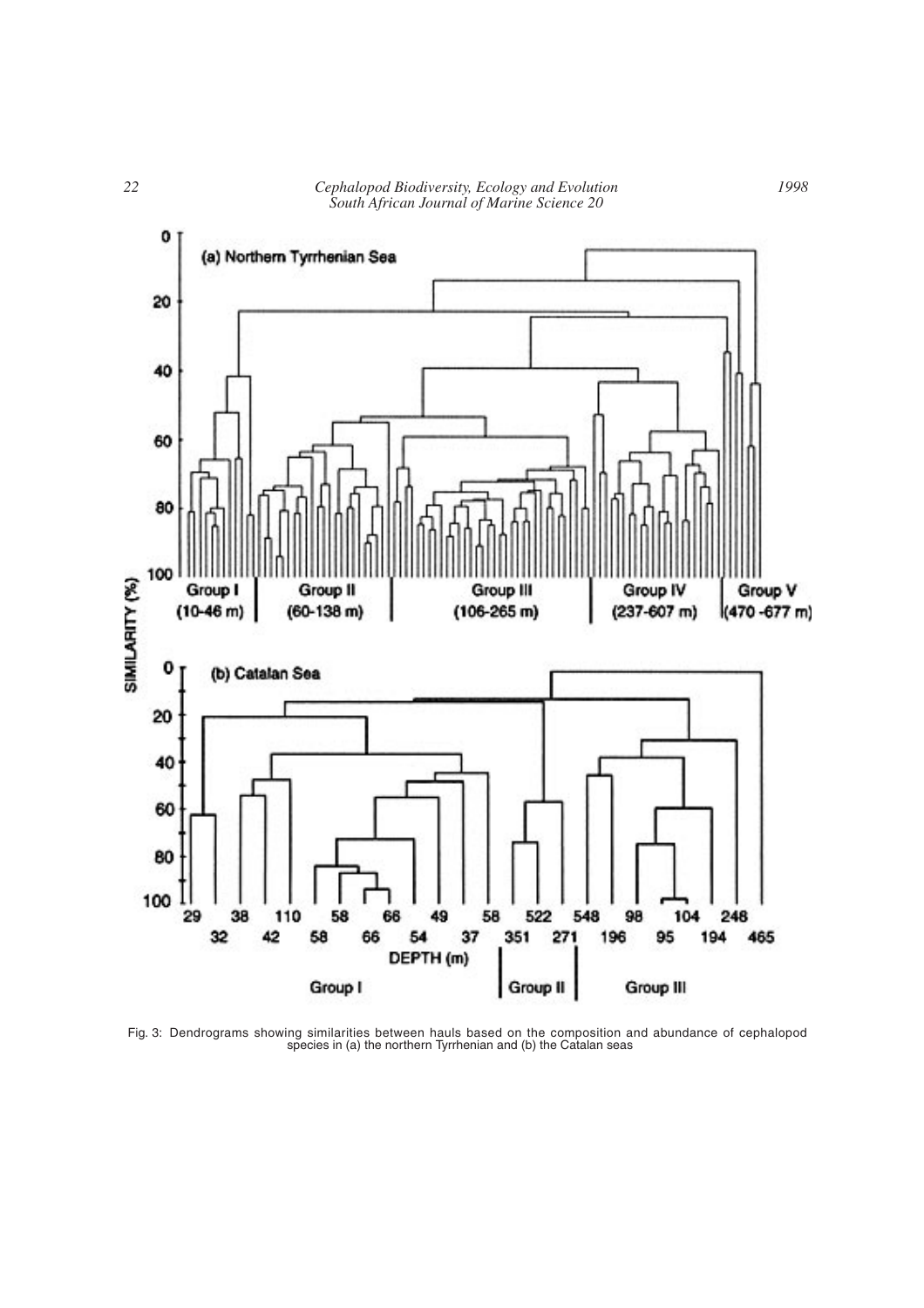| Group and depth range      | Number of<br>species | Number<br>per hour      | SD    | Five most abundant species                                                                                                                  |
|----------------------------|----------------------|-------------------------|-------|---------------------------------------------------------------------------------------------------------------------------------------------|
|                            |                      | Catalan Sea             |       |                                                                                                                                             |
| $I(21-66 \text{ m})$       | 12                   | 158.9                   | 126.5 | L. vulgaris $(28.4\%)$<br><i>S. elegans</i> (23.0%)<br>Alloteuthis spp. (17.9%)<br>E. cirrhosa $(8.2\%)$<br>E. moschata $(5.7\%)$           |
| II $(271-522 \text{ m})$   | 5                    | 21.3                    | 12.2  | Sepiolidae $(43.7\%)$<br>P. tetracirrhus $(31.2\%)$<br><i>O. salutii</i> $(12.5\%)$<br>$E.$ cirrhosa $(6.3\%)$<br>$T.$ sagittatus $(6.3\%)$ |
| III $(95 - 548 \text{ m})$ | 16                   | 219.7                   | 118.6 | E. cirrhosa $(58.4\%)$<br>T. eblanae (28.3%)<br>E. moschata $(3.2\%)$<br><i>O. salutii</i> (3.2%)<br>R. macrosoma (3.2%)                    |
|                            |                      | Northern Tyrrhenian Sea |       |                                                                                                                                             |
| $I(10-46 \text{ m})$       | 9                    | 63.9                    | 50.7  | L. vulgaris $(33.6\%)$<br>$O.$ vulgaris $(22.4\%)$<br>S. officinalis $(16.9\%)$<br>Alloteuthis spp. $(12.6\%)$<br>E. cirrhosa $(7.0\%)$     |
| II $(60-138 \text{ m})$    | 20                   | 104.4                   | 70.1  | Alloteuthis spp. $(32.1\%)$<br>E. cirrhosa $(26.8\%)$<br><i>I. coindetii</i> (15.8%)<br>S. elegans $(7.6\%)$<br>L. vulgaris $(7.5\%)$       |
| $III(106-320 m)$           | 16                   | 219.7                   | 118.6 | Alloteuthis spp. (32.9%)<br>I. coindetii $(20.4\%)$<br>E. cirrhosa $(12.9\%)$<br>L. forbesi $(9.8\%)$<br>$T.$ eblanae $(8.4\%)$             |
| IV $(236 - 607 \text{ m})$ | 17                   | 106.2                   | 78.4  | S. oweniana (70.3%)<br>T. eblanae (12.2%)<br>$E.$ cirrhosa $(12.9\%)$<br>R. macrosoma (2.9%)<br><i>O. salutii</i> (1.7%)                    |
| $V(460-677 \text{ m})$     | 11                   | 5.3                     | 2.7   | <i>N. caroli</i> (21.6%)<br>S. oweniana $(21.6\%)$<br>$T.$ eblanae $(16.2\%)$<br>H. reversa $(8.1\%)$<br>$T.$ sagittatus $(8.1\%)$          |

|  | Table III: Number of species, catch rates and the most abundant species of the cluster groups |  |  |  |  |  |
|--|-----------------------------------------------------------------------------------------------|--|--|--|--|--|
|  |                                                                                               |  |  |  |  |  |

Sepiidae, Ommastrephidae and Sepiolidae, indicative of spatial distinction between confamilial species, so reducing competition. In addition, the different distribution patterns of the various species are reflected by different faunistic associations that again follow the bathymetry.

The different seasonal abundances found in the

bathymetric distributions of some of the species could be due to differences in the spawning and/or recruitment periods for each species. For example, the most important recruitment peak of *I. coindetii* has been recorded in spring in the Catalan Sea (Sánchez 1986), but in late summer-early autumn in the northern Tyrrhenian Sea (Belcari 1996).